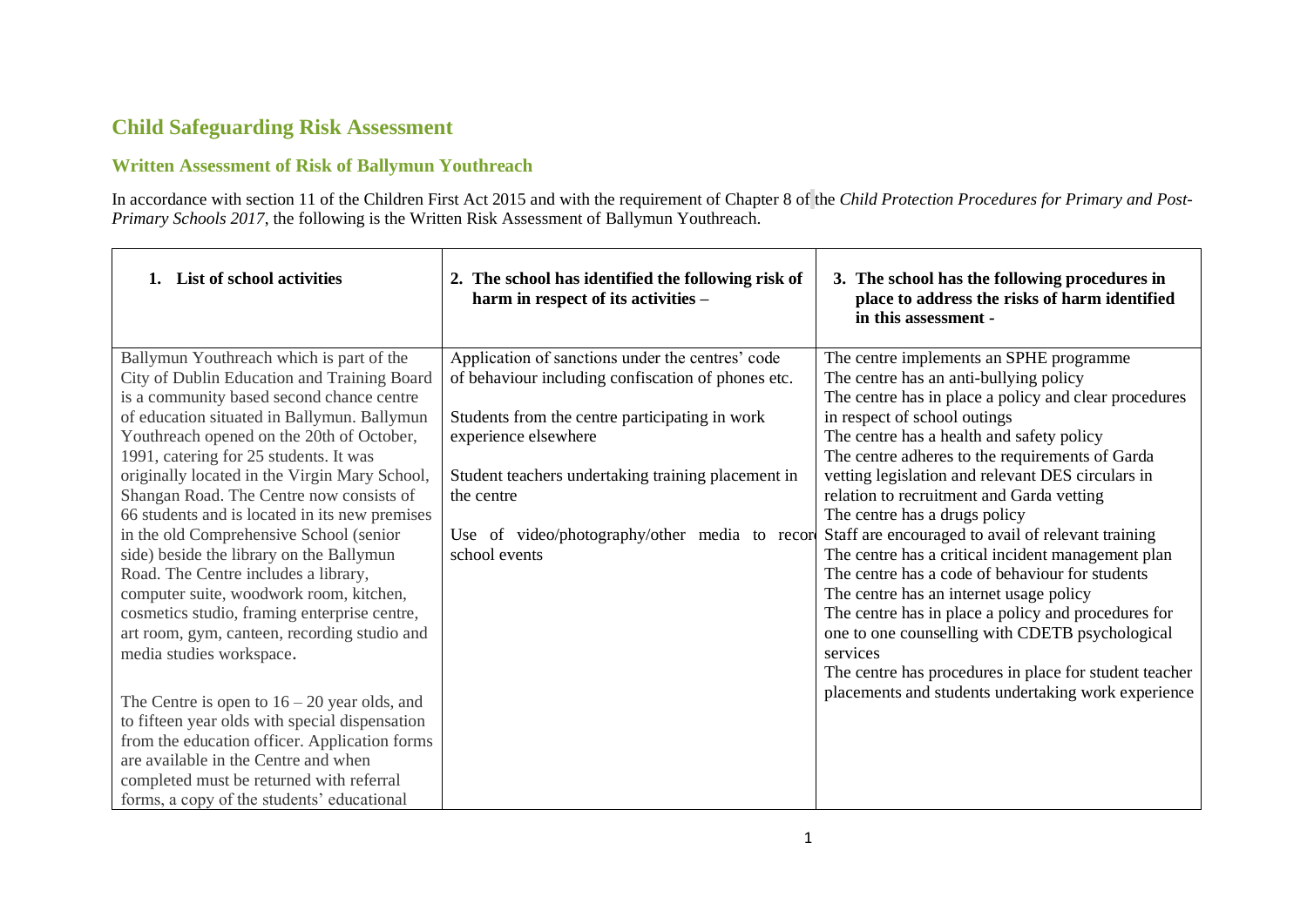| attainments and birth cert. The Centre offers    |  |
|--------------------------------------------------|--|
| a full QQI level 3 and level 4 programme as      |  |
| well as some subjects at level 5 including       |  |
| cosmetics studies. The Centre has access to a    |  |
| student counsellor once a week and in            |  |
| addition to its academic programme also          |  |
| offers boxing, outdoor pursuits and football     |  |
| throughout the year and a full summer            |  |
| project for the month of July. There is also an  |  |
| annual history trip to Europe every June         |  |
| since 2009.                                      |  |
|                                                  |  |
| Ballymun Youthreach was a pilot centre for       |  |
| the Centre Development Plan which is part of     |  |
| the national Quality Framework Initiative.       |  |
| The Centre has also completed an Internal        |  |
| Centre Evaluation every year since 2005. All     |  |
| staff in the Centre strive to deliver a holistic |  |
| approach while delivering comprehensive          |  |
| academic programmes. All students enjoy          |  |
| full participation in all Centre activities and  |  |
| their interests are represented by an elected    |  |
| students' council.                               |  |
|                                                  |  |
|                                                  |  |
|                                                  |  |
|                                                  |  |
|                                                  |  |
|                                                  |  |
|                                                  |  |
|                                                  |  |
|                                                  |  |
|                                                  |  |
|                                                  |  |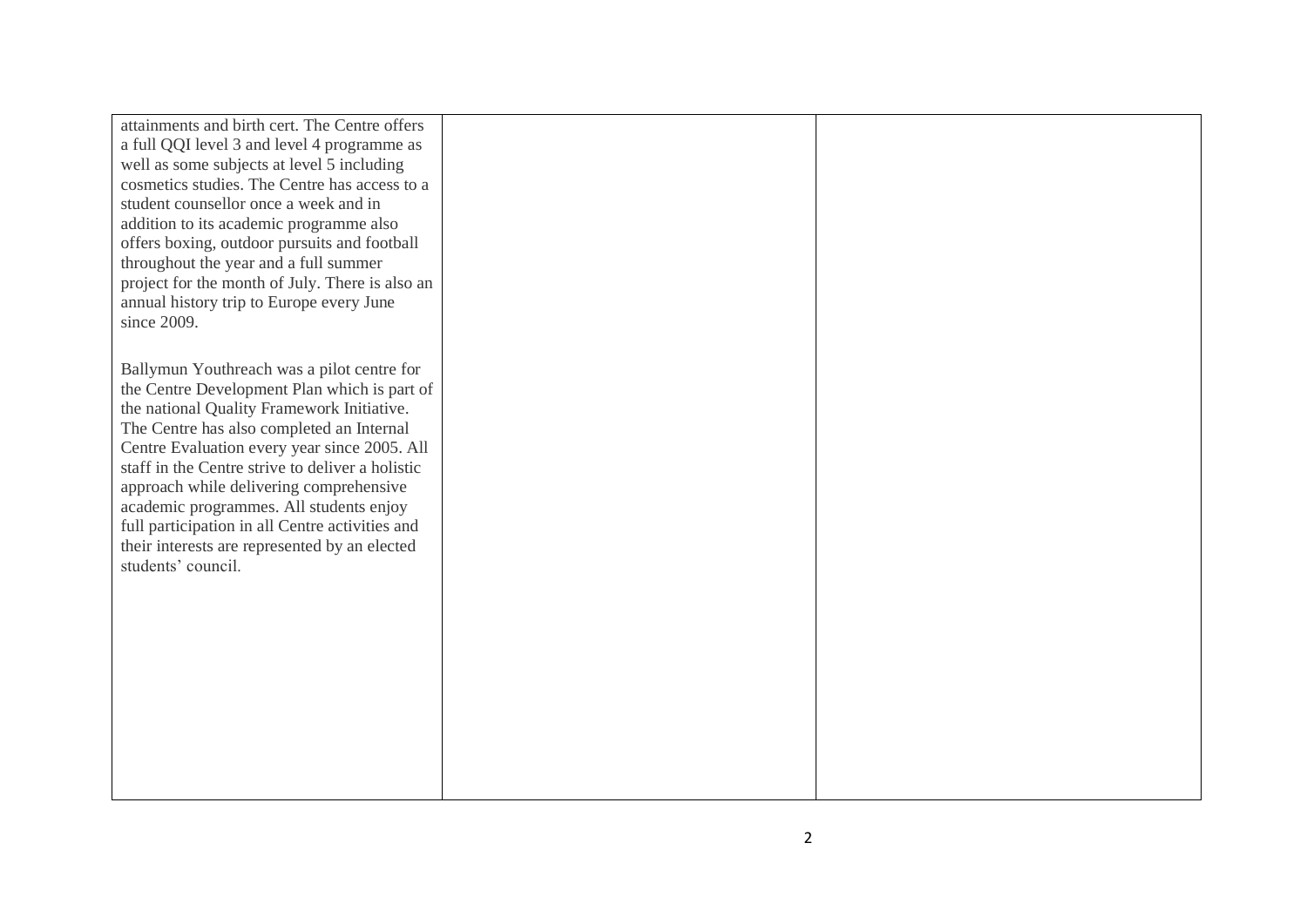Important Note: It should be noted that risk in the context of this risk assessment is the risk of "harm" as defined in the Children First Act 2015 and not general health and safety risk. The definition of harm is set out in Chapter 4 of the *Child Protection Procedures for Primary and Post- Primary Schools 2017*

In undertaking this risk assessment, the board of management has endeavoured to identify as far as possible the risks of harm that are relevant to this school and to ensure that adequate procedures are in place to manage all risks identified. While it is not possible to foresee and remove all risk of harm, the school has in place the procedures listed in this risk assessment to manage and reduce risk to the greatest possible extent.

This risk assessment has been completed by the Board of Management on ......... [date]. It shall be reviewed as part of the school's annual review of its Child Safeguarding Statement.

| $\mathbf{G}$ | . |
|--------------|---|
| ນ⊥           |   |
|              |   |

Chairperson, Board of Management

Signed Date

Principal/Secretary to the Board of Management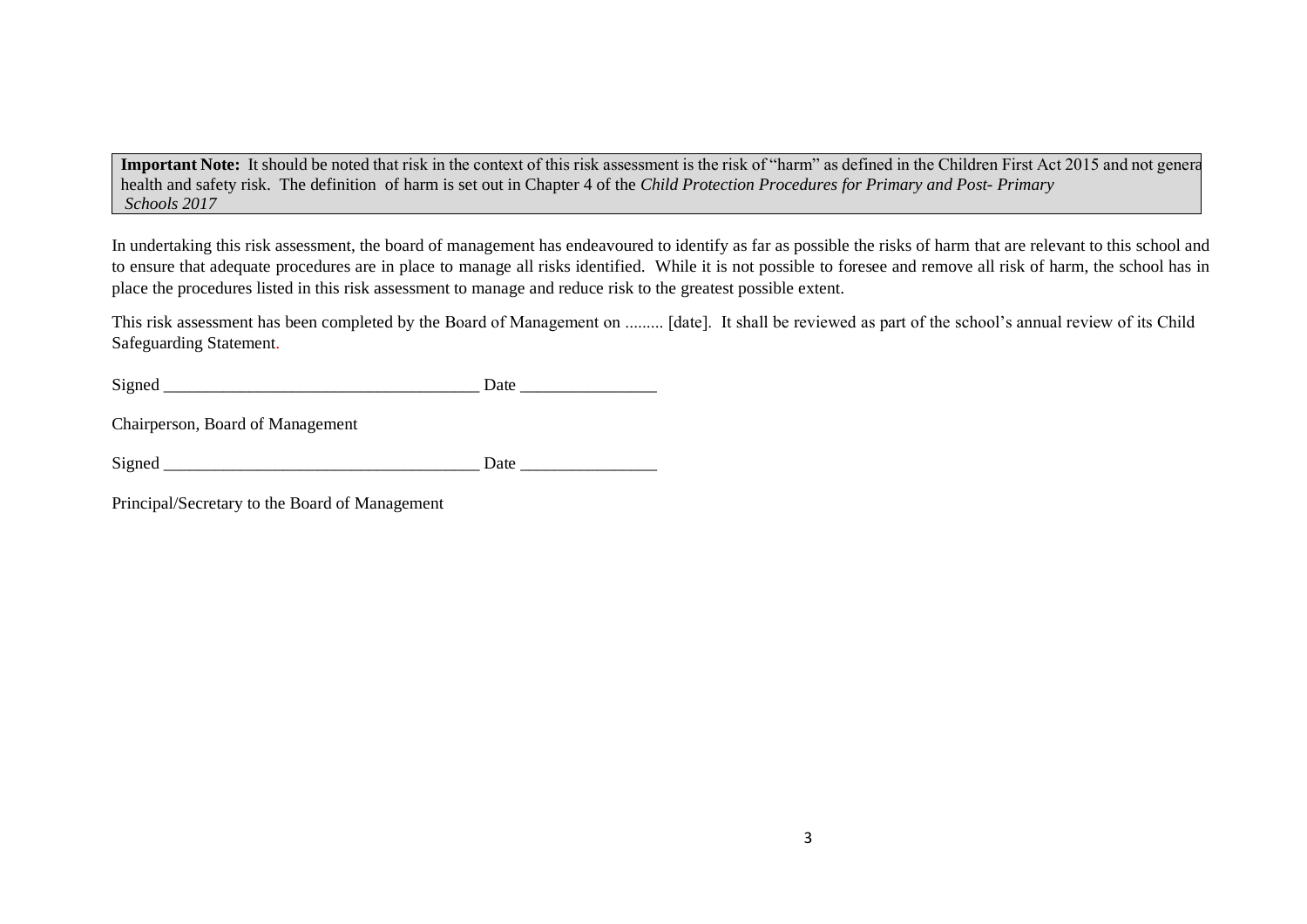#### **Examples of activities, risks and procedures**

The examples listed in this document are provided to assist schools and Youthreach centres in undertaking their risk assessment under the Children First Act, 2015. Schools should note that this list of examples is not intended to be exhaustive. It is the responsibility of each school to ensure, as far as possible, that any other risks and procedures that are relevant to its own particular circumstances are identified and specified in the written risk assessment and that adequate procedures are in place to address all risks identified.

It is acknowledged that schools already have in place a range of policies, practices and procedures to mitigate the risk of harm to children while they are participating in the activities of the school and that some school activities will carry low or minimal risks of harm compared to others. In the context of the risk assessment that must be undertaken by schools, the Children First Act, 2015 refers to risk as "any potential for harm". Therefore, it is important that, as part of its risk assessment process, each school lists and reviews all of its various activities (which shall include identifying those that may carry low risk of harm as well as those that carry higher risks of harm). Doing so will help the school to (1) identify, as required under the Children First Act, 2015, any risks of harm that may exist in respect of the school's activities, (2) identify and assess the adequacy of the various procedures already in place to manage those risks of harm and (3) identify and put in place any such additional procedures as are considered necessary to manage any risk identified.

Important Note: It should be noted that risk in the context of this risk assessment is the risk of "harm" as defined in the Children First Act, 2015 and not general health and safety risk. The definition of harm is set out in chapter 4 of the Child Protection Procedures for Primary and Post-Primary Schools 2017.

#### **Examples of School Activities**

- Daily arrival and dismissal of pupils
- Recreation breaks for pupils
- Classroom teaching
- One-to-one teaching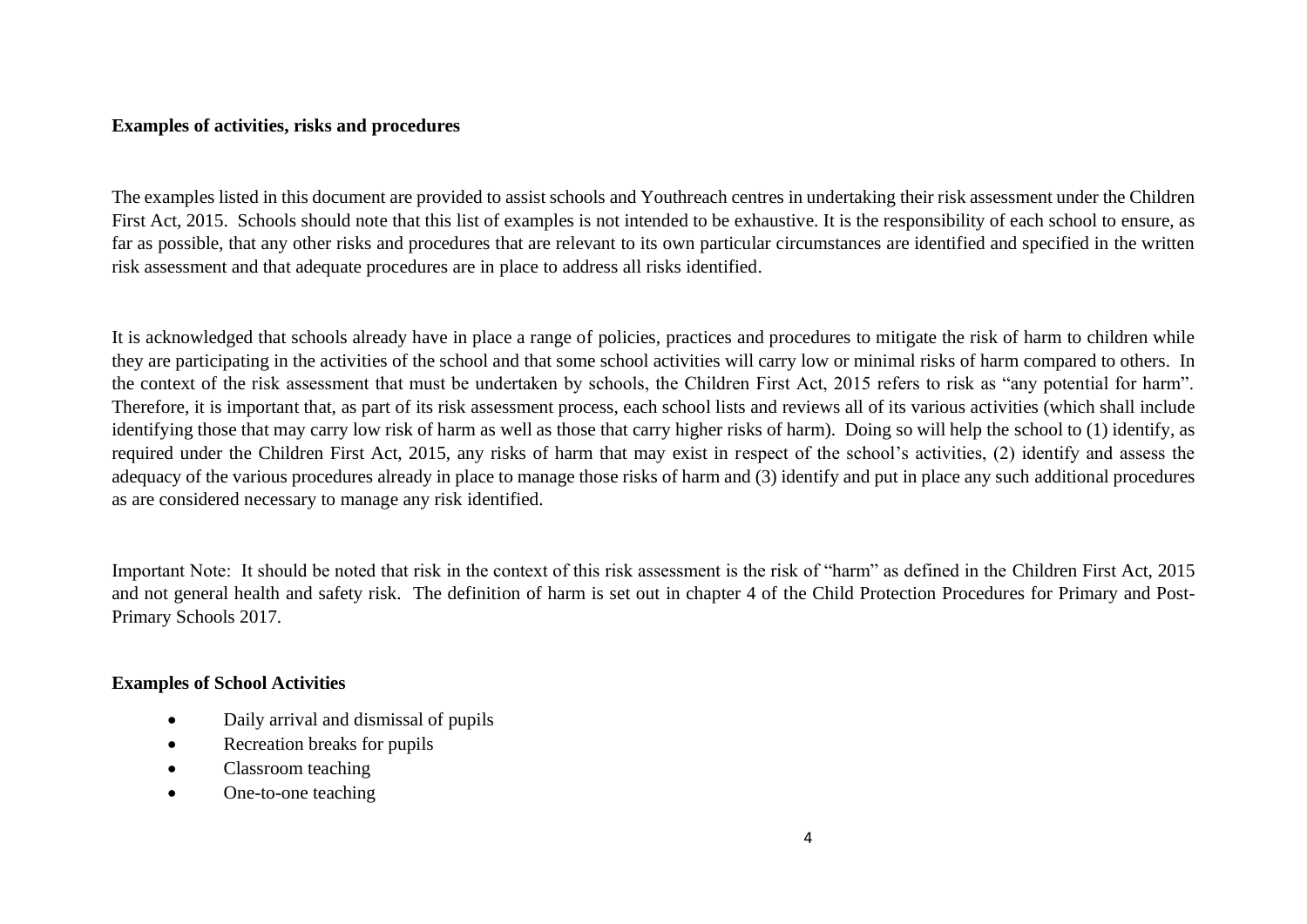- One-to-one counselling
- Outdoor teaching activities
- **Sporting Activities**
- School outings
- School trips involving overnight stay
- School trips involving foreign travel
- Use of toilet/changing/shower areas in schools
- Annual Sports Day
- Fundraising events involving pupils
- Use of off-site facilities for school activities
- School transport arrangements including use of bus escorts
- Care of children with special educational needs
- Care of any vulnerable adult students
- Management of challenging behaviour amongst pupils, including appropriate use of restraint where required
- Administration of Medicine
- Administration of First Aid
- Curricular provision in respect of SPHE
- Prevention and dealing with bullying amongst pupils
- Training of school personnel in child protection matters
- Use of external personnel to supplement curriculum
- Use of external personnel to support sports and other extra-curricular activities
- Care of pupils with specific vulnerabilities/ needs such as
	- Pupils from ethnic minorities/migrants
	- Members of the Traveller community
	- Lesbian, gay, bisexual or transgender (LGBT) children
	- Pupils perceived to be LGBT
	- Pupils of minority religious faiths
	- Children in care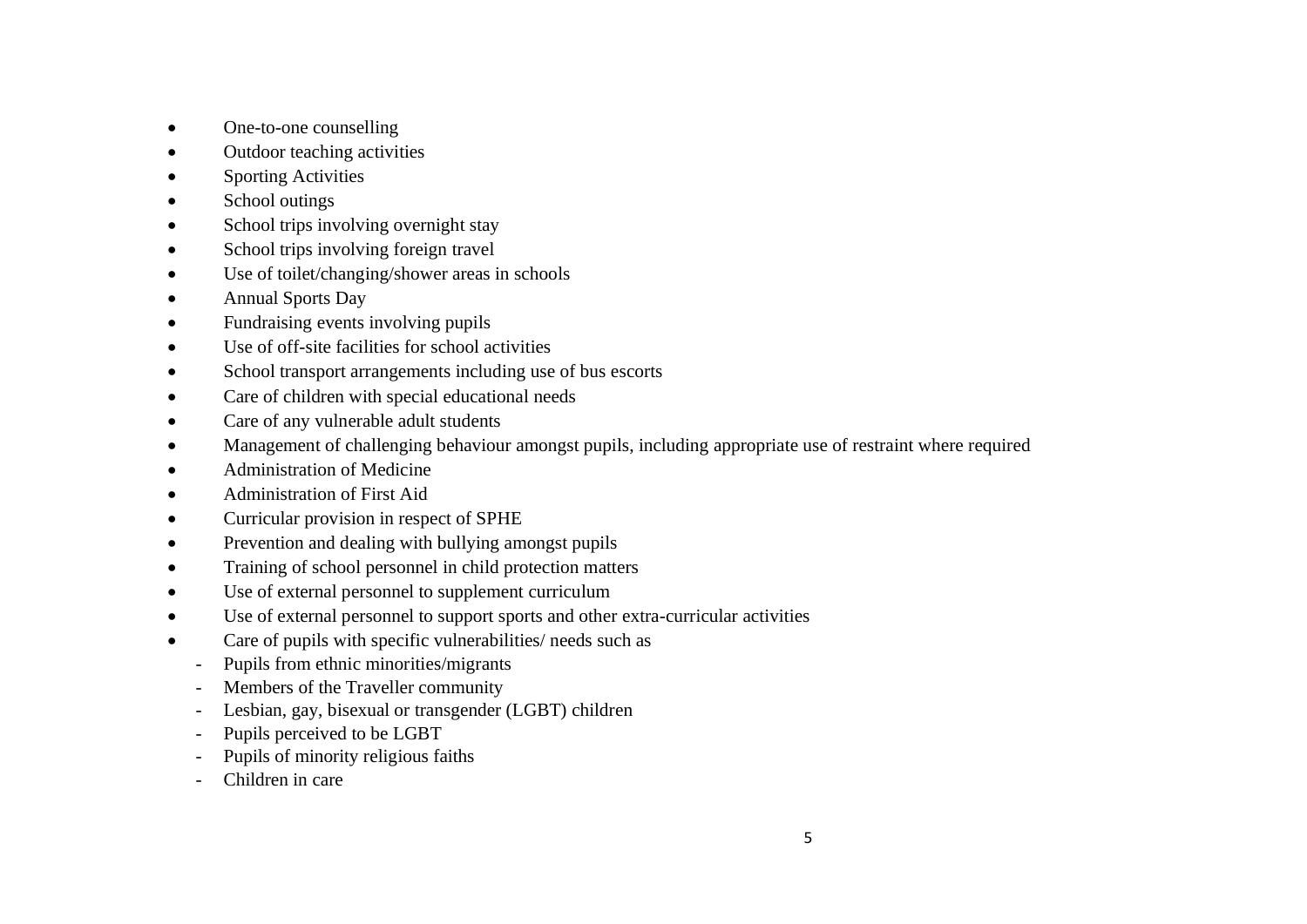- Children on CPNS
- Recruitment of school personnel including
	- Teachers
	- Admin staff/Cleaners
	- Sports coaches
	- External Tutors/Guest Speakers
	- Volunteers/Parents in school activities
	- Visitors/contractors present in school during school hours
	- Visitors/contractors present during after school activities
- Use of Information and Communication Technology by pupils in school
- Application of sanctions under the school's Code of Behaviour including detention of pupils, confiscation of phones etc.
- Students participating in work experience in the school
- Students from the school participating in work experience elsewhere
- Student teachers undertaking training placement in school
- Use of video/photography/other media to record school events
- After school use of centre premises by other organisations
- Use of school premises by other organisation during school day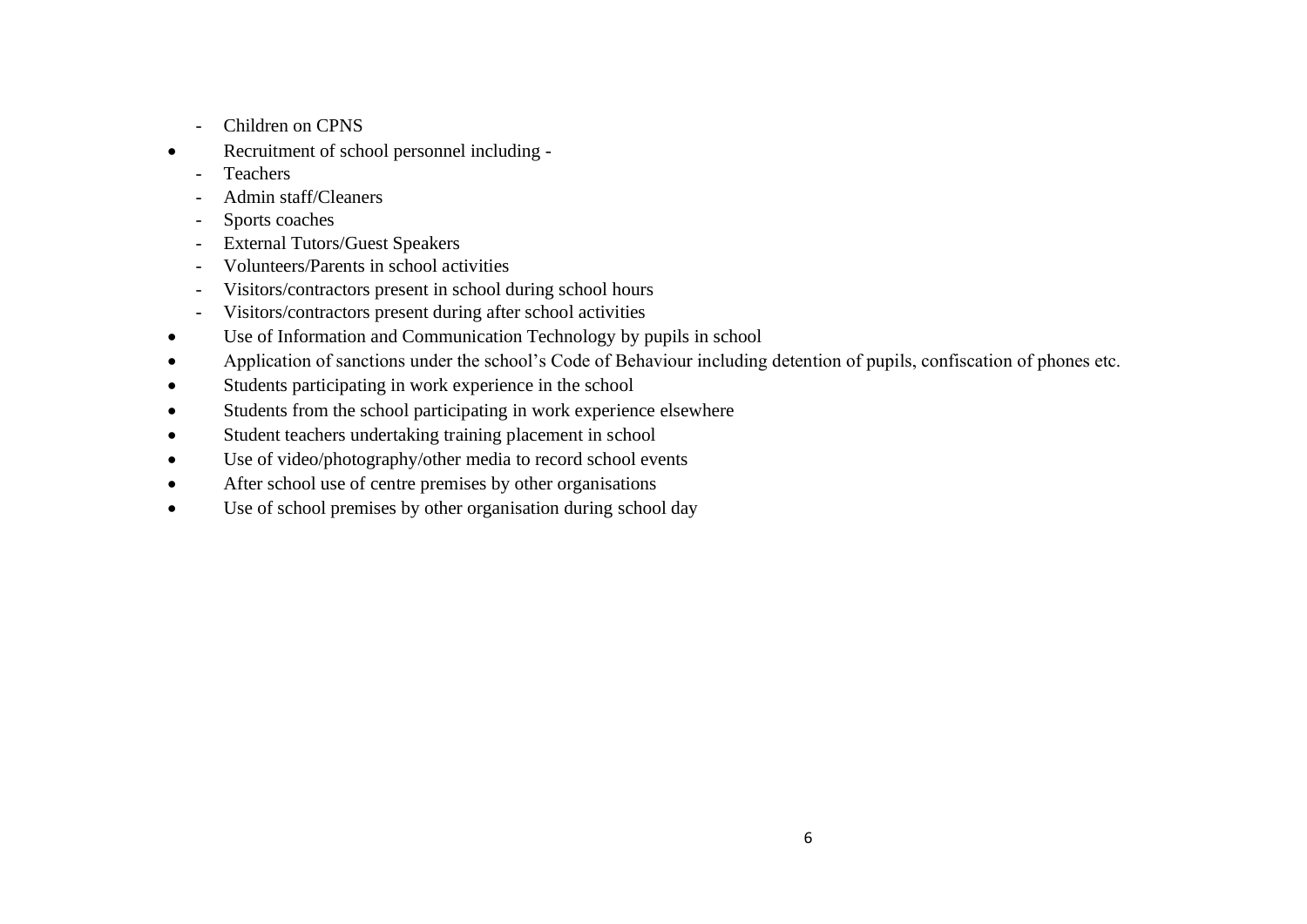## **Examples of Risks of Harm**

- Risk of harm not being recognised by school personnel
- Risk of harm not being reported properly and promptly by school personnel
- Risk of child being harmed in the school by a member of school personnel
- Risk of child being harmed in the school by another child
- Risk of child being harmed in the school by volunteer or visitor to the school
- Risk of child being harmed by a member of school personnel, a member of staff of another organisation or other person while child participating in out of school activities e.g. school trip, swimming lessons
- Risk of harm due to bullying of child
- Risk of harm due to inadequate supervision of children in school
- Risk of harm due to inadequate supervision of children while attending out of school activities
- Risk of harm due to inappropriate relationship/communications between child and another child or adult
- Risk of harm due to children inappropriately accessing/using computers, social media, phones and other devices while at school
- Risk of harm to children with SEN who have particular vulnerabilities
- Risk of harm to child while a child is receiving intimate care
- Risk of harm due to inadequate code of behaviour
- Risk of harm in one-to-one teaching, counselling, coaching situation
- Risk of harm caused by member of school personnel communicating with pupils in appropriate manner via social media, texting, digital device or other manner
- Risk of harm caused by member of school personnel accessing/circulating inappropriate material via social media, texting, digital device or other manner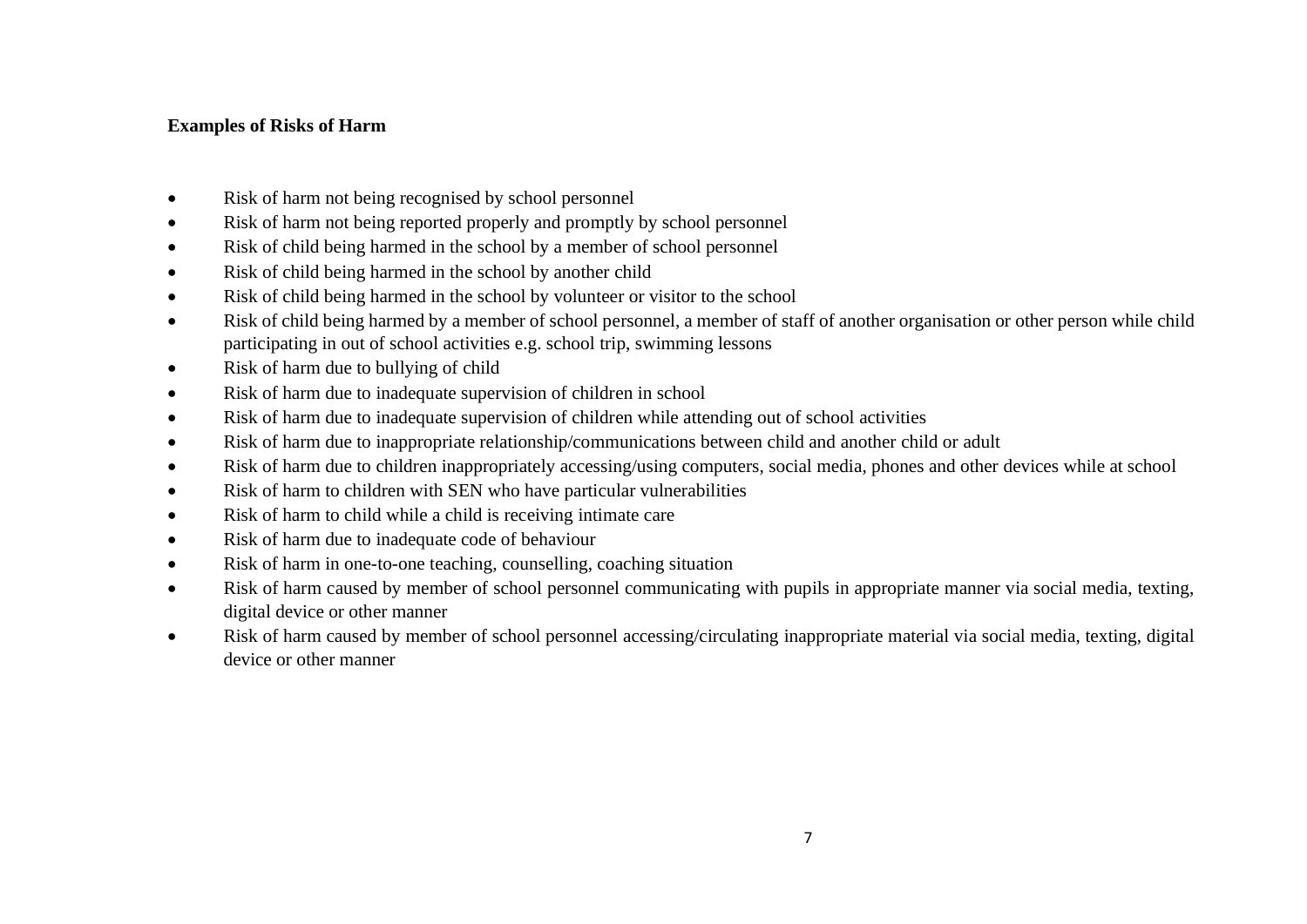### **Examples of Procedures to address risks of harm**

- All centre personnel are provided with a copy of the school's *Child Safeguarding Statement*
- The *Child Protection Procedures for Primary and Post-Primary Schools 2017* are made available to all school personnel
- School Personnel are required to adhere to the *Child Protection Procedures for Primary and Post-Primary Schools 2017* and all registered teaching staff are required to adhere to the *Children First Act 2015*
- The centre implements in full the SPHE curriculum
- The centre implements in full the 'Getting to know you programme' and Wellbeing Programme
- The centre has an Anti-Bullying Policy which fully adheres to the requirements of the Department's *Anti-Bullying Procedures for Primary and Post-Primary Schools*
- The centre has a yard/playground supervision policy to ensure appropriate supervision of children during, assembly, dismissal and breaks and in respect of specific areas such as toilets, changing rooms etc.
- The centre has in place a policy and clear procedures in respect of school outings
- The centre has a Health and safety policy
- The centre adheres to the requirements of the Garda vetting legislation and relevant DES circulars in relation to recruitment and Garda vetting
- The centre has a codes of conduct for school personnel (teaching and non-teaching staff)
- The centre complies with the agreed disciplinary procedures for teaching staff
- The centre has a Special Educational Needs policy
- The centre has in place a policy and procedures for the administration of medication to pupils
- The centre  $$ 
	- o Has provided each member of staff with a copy of the centre Child Safeguarding Statement
	- o Ensures all new staff are provided with a copy of the centre Child Safeguarding Statement
	- o Encourages staff to avail of relevant training
	- o Encourages Youthreach subcommittee members to avail of relevant training
	- o Maintains records of all staff and board member training
- The school has in place a policy and procedures for the administration of First Aid
- The school has in place a code of behaviour for pupils